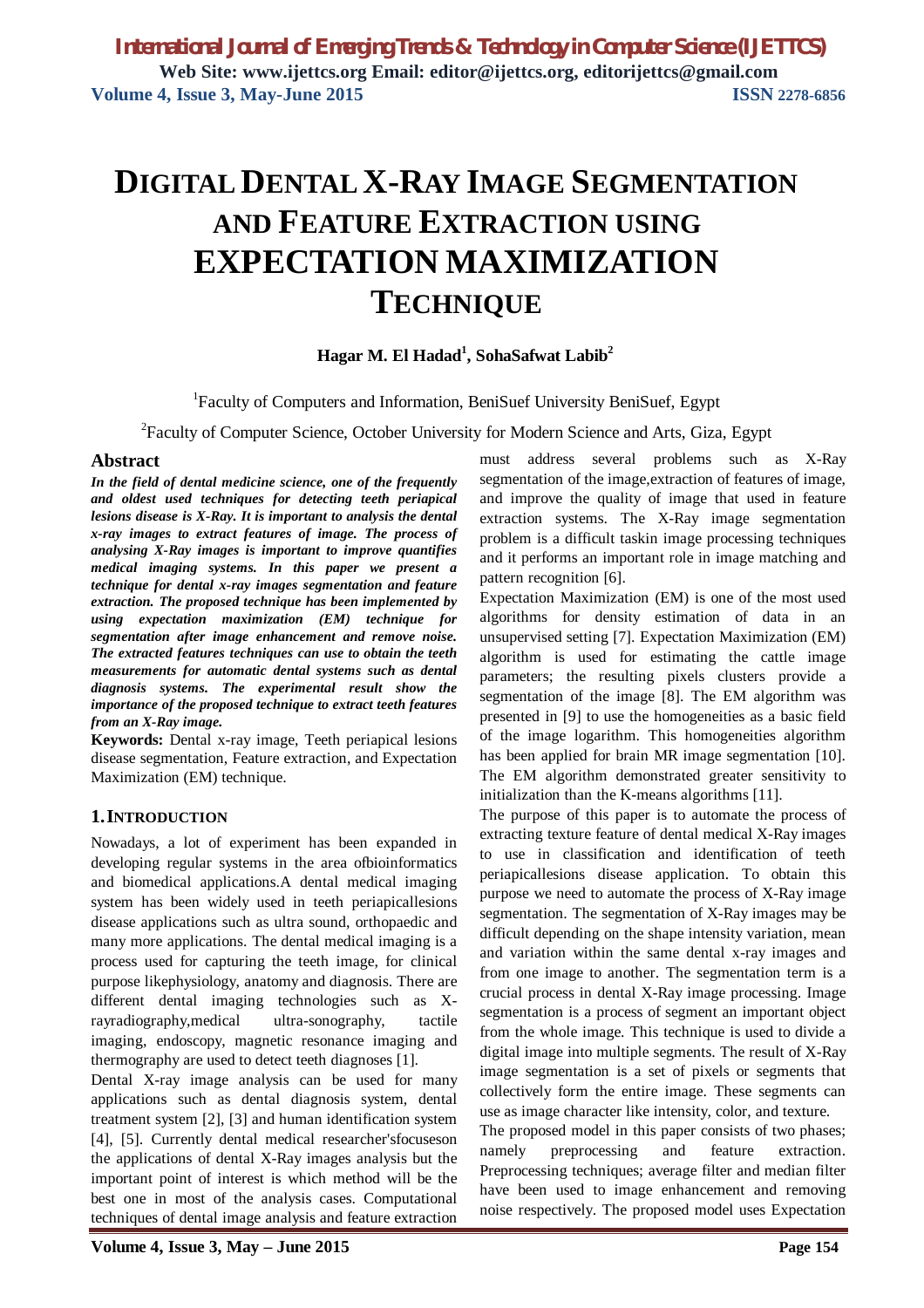# *International Journal of Emerging Trends & Technology in Computer Science (IJETTCS)* **Web Site: www.ijettcs.org Email: editor@ijettcs.org, editorijettcs@gmail.com Volume 4, Issue 3, May-June 2015 ISSN** 2278-6856

Maximization image segmentation (EM) for robust dental X-Ray matching.

The rest of the paper is organized as follows. Preliminaries are discussed in Section (2). Section (3) presents the proposed bovines classification models in detail. Experimental results are discussed in Section (4). Conclusions and future work are discussed in Section (4).

### **2. PRELIMINARIES**

#### **2.1Average filter algorithm**

Average (or mean) filtering is a method of smooth images by reducing the amount of intensity variation between neighbouring pixels.The average filter works by moving through the image pixel by pixel, replacing each value with the average value of neighbouring pixels, including it.The Average filters smooth dental X-Ray image data toenhance image. Average filter performs spatial filtering on each individual pixel in an image using the grey level values in a square or rectangular surrounding each pixel. The average filter computes the sum of all pixels in the filter and divides the sum by the number of pixels in the filter area as in equation (1).

$$
Filtered pixel = \sum (a_1 + a_2 + a_3 + \cdots + a_n/9)
$$
 (1)

The essential idea of average filter method is to replace grayscale value of the centre pixel by average value of neighborhood pixel grayscale. Its filter features are analysed as in

$$
g(i,j) = f(i,j) + n(i,j)
$$
 (2)

The image after neighbourhood smoothing is shown in equation (3)

$$
g(i,j) = \frac{1}{M} \sum_{(i,j)\in S} f(i,j) + \frac{1}{M} \sum_{(i,j)\in S} n(i,j)
$$
\n(3)

Where, S is the neighborhood of point  $(i, j)$ , M is the total points of the neighborhood [16].

#### **2.2 Median filter algorithm**

The median filter is a non-linear digital filtering technique; it used to remove noise from X-Ray images. It is mostly useful to reduce salt, noise and pepper noise. Median filter is edge preserving nature makes, it practical in cases where edge blurring is undesirable. Median filter has been introduced by in 1970 [12]. Median filter is a special case of non-linear filters used for smoothing images. Nowadays median filter is used in smoothing and reducing noise the dental X-Ray images. Hakan et al depend on using topological median filter to improve conventional median filter [13]. The Topological Median filters implements some new ideas on fuzzy connectedness to improve a conventional median filter extraction of edges in noise. A conventional median filter does perform better than a topological median filter in the reduction of the amplitude of noise.

We can define median filter in case of computing the output of using a median filter on dental X-Ray image, an odd number of sample values are ranked, and the median value is used as the filter output. It is acceptable to assume that the signal is of finite length, consisting of samples from  $Y(0)$  to  $Y(L-1)$ . If the filter's window length is  $N = 2k + 1$ , the filtering procedure is given by

$$
X(n) = med[Y(n-k), ... Y(n), ..., Y(n+k)]
$$
\n(4)

Where  $Y(n)$  and  $X(n)$  are the input and the output sequences, respectively. This is the non-recursive Median filter. It has been first shown that any sequence of length L is converted under repeated median filtering to the root signal after at most (L-2)/2 passes [14, 15].

### **2.3Expectation Maximization image segmentation (EM)**

Expectation Maximization image segmentation can be applied to dental X-Ray image by treating segmentation as E-step, where the X-Ray image parts which belong to each object are assigned to it and X-Ray object analysis as M-step, where the model X-Ray image parameters are fit to data that is has occupied. To improve the accuracy of any classification model use the expectation maximization (EM) algorithm. EM can used to estimate the involved parameters during the iteration.

| 1: estimate the missing information $\hat{z}$ given the current $\theta$ estimate. |  |
|------------------------------------------------------------------------------------|--|
| 2: use this missing information to form the complete muzzle                        |  |
| data set $\{v, \hat{z}\}\$                                                         |  |
| 3: estimate the new $\theta$ by maximizing the expectation of the complete         |  |
| data log likelihood                                                                |  |
| 4: The E-step calculate the conditional expectation by                             |  |
| $Q(\theta \theta^{(t)}) \varepsilon [\log P(y, z \theta)] y, \theta^{(t)}]$        |  |
| 5: the M-step maximizes $Q(\theta \theta^{(t)})$ to obtain the next value          |  |
| estimation by $\theta^{(t+1)} = \argmax_{\theta} Q(\theta   \theta^{(t)})$ .       |  |
| 6: let $\theta^{(t+1)} \rightarrow \theta^{(t)}$ and repeat again from step 4.     |  |

### **3.PRELIMINARIES**

The proposed model in this paperuseexpectation maximization (EM) technique for segmentation. This model consists of two phases; pre-processing phase which is the initial phase that contain Average filter to X-Ray image enhancement and Median filter to remove noise from X-Ray image, texture feature extraction is the second phase in which we use Expectation Maximization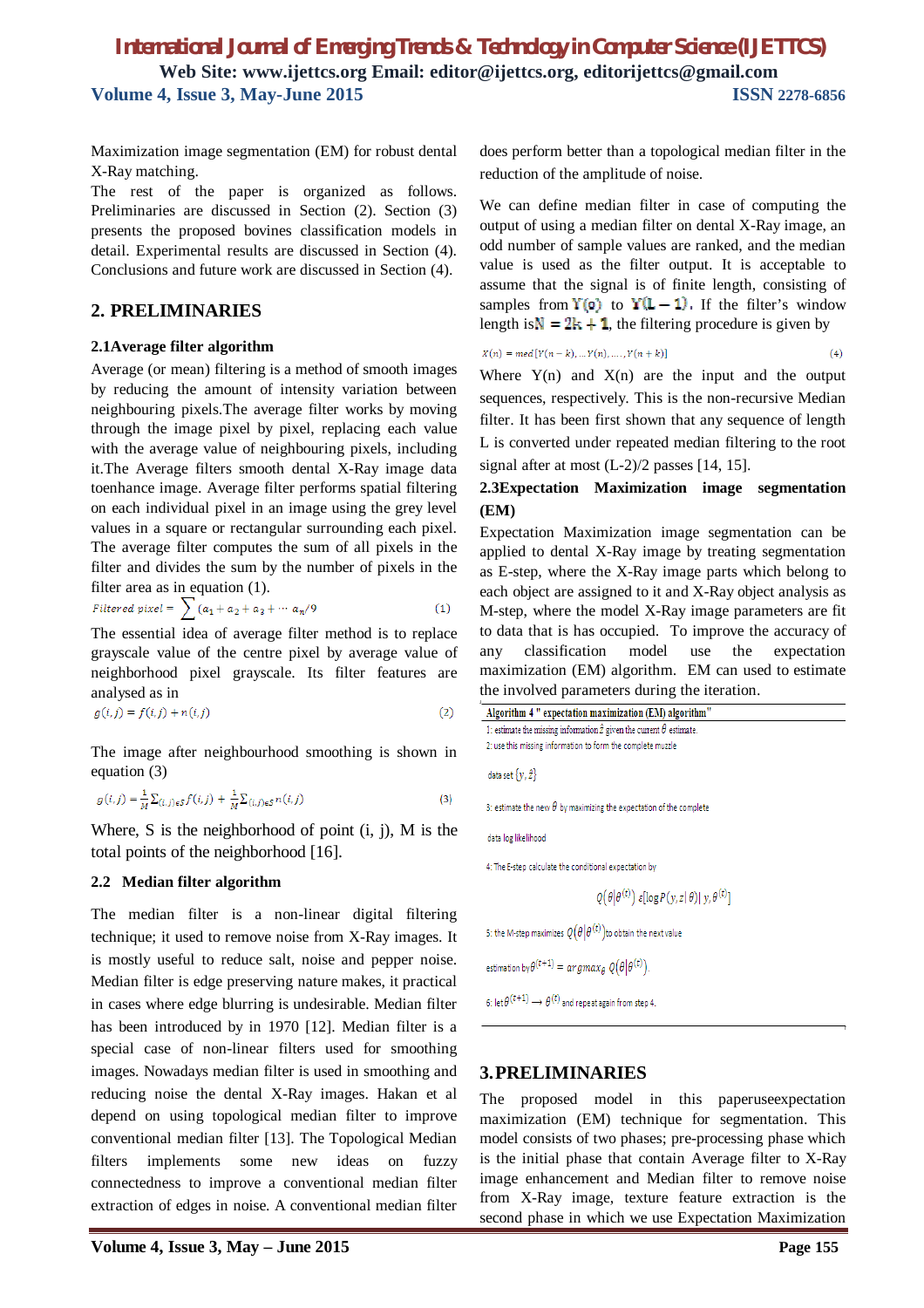# *International Journal of Emerging Trends & Technology in Computer Science (IJETTCS)* **Web Site: www.ijettcs.org Email: editor@ijettcs.org, editorijettcs@gmail.com Volume 4, Issue 3, May-June 2015**

image segmentation (EM) that used to extract image colors and feature vector that reflect the content of each dental X-Ray image. This model with its phases are describe in detail in the following section with the steps involved and the characteristics for each phase and the overall architecture introduced system described in figure 1.



**Figure 1.**the proposed dental X-Ray image feature extraction model

#### **3.1Pre-processing phase**

Pre-processing phase is the first critical phase in the first classification model. This paper presents histogram equalization (HEQ) to increase image contrast and mathematical morphology filtering to remove noise from bovine muzzle image. HEQ based on distribute pixel intensity on each muzzle image and increase image contrast when it represented by close contrast values. Mathematical morphology filter depend on four operations dilation, open, close, and erosion. In this model first use dilation to maximize object values. So muzzle image after dilation operation will increase the intensity of image. Bovine muzzle image become darker than the original one because it thins the object. Erosion is the opposite of dilation. It's used to minimize object value. In this model after implementing histogram equalization on bovine muzzle image, the next step in this phase is to implement mathematical morphology filter on muzzle image in order to remove noise

### **3.2Texture feature extraction phase**

The second and critical phase on this proposed model is bovine muzzle image texture feature extraction. This phase is still the challenging point in bovine muzzle classification because the accuracy of classifier model depends on number of feature extracted in the feature vector. We use Segmentation based Fractal Analysis algorithm (SFTA). SFTA feature vector contain eighteen element of bovine muzzle image feature and that help in increasing this accuracy of ANN.

### **4.EXPERIMENTAL RESULTS**

The experimental results in this paper have been conducted using laptop with Intel® Core™ i5-4210U CPU running at 2.40 GHz, and 6 GB of RAM. The laptop is authorized by Matlab R2009b and Windows® 64-bit.

### **4.1Digital Dental X-Ray Image Database**

The insufficiency of printed dental X-Ray database was the first critical challenge in this paper. Therefore, collecting an X-Ray dental images database was urgent and important step in order to start this work. A sample of dental X-Ray print images captured from different dental X-Ray images is shown in Figure 2. This database consists of 180 sample cases. A special care has been taken during capture dental X-Ray image to get on data base with high quality.





### **4.2Evaluation Results**

After database collection step, we divide the image to k classes, and then we take the average, standard deviation and portion of each class as features from the x-ray image as in the following table.

**TABLE I.** At k=8, we divide the image into 8 parts and calculate the mean, variance and portion of each part, then we have three feature vectors for each image one for mean values, the second for variance and the third for portion, we can use these feature vectors in the classification .

|          |           | Class1  | Class <sub>2</sub> | Class3 | Class4 |
|----------|-----------|---------|--------------------|--------|--------|
| $K = 8$  | Mean:     | 143.412 | 179.11             | 182.57 | 170.24 |
|          | Variance: | 66.6251 | 63.910             | 65.338 | 62.559 |
|          | Portion:  | 0.12    | 0.112              | 0.14   | 0.131  |
| $K = 16$ | Mean:     | 249.2   | 195.3              | 209.1  | 157.0  |
|          | Variance: | 75.3    | 63.9               | 94.6   | 51.9   |
|          | Portion:  | 0.22    | 0.11               | 0.51   | 0.12   |